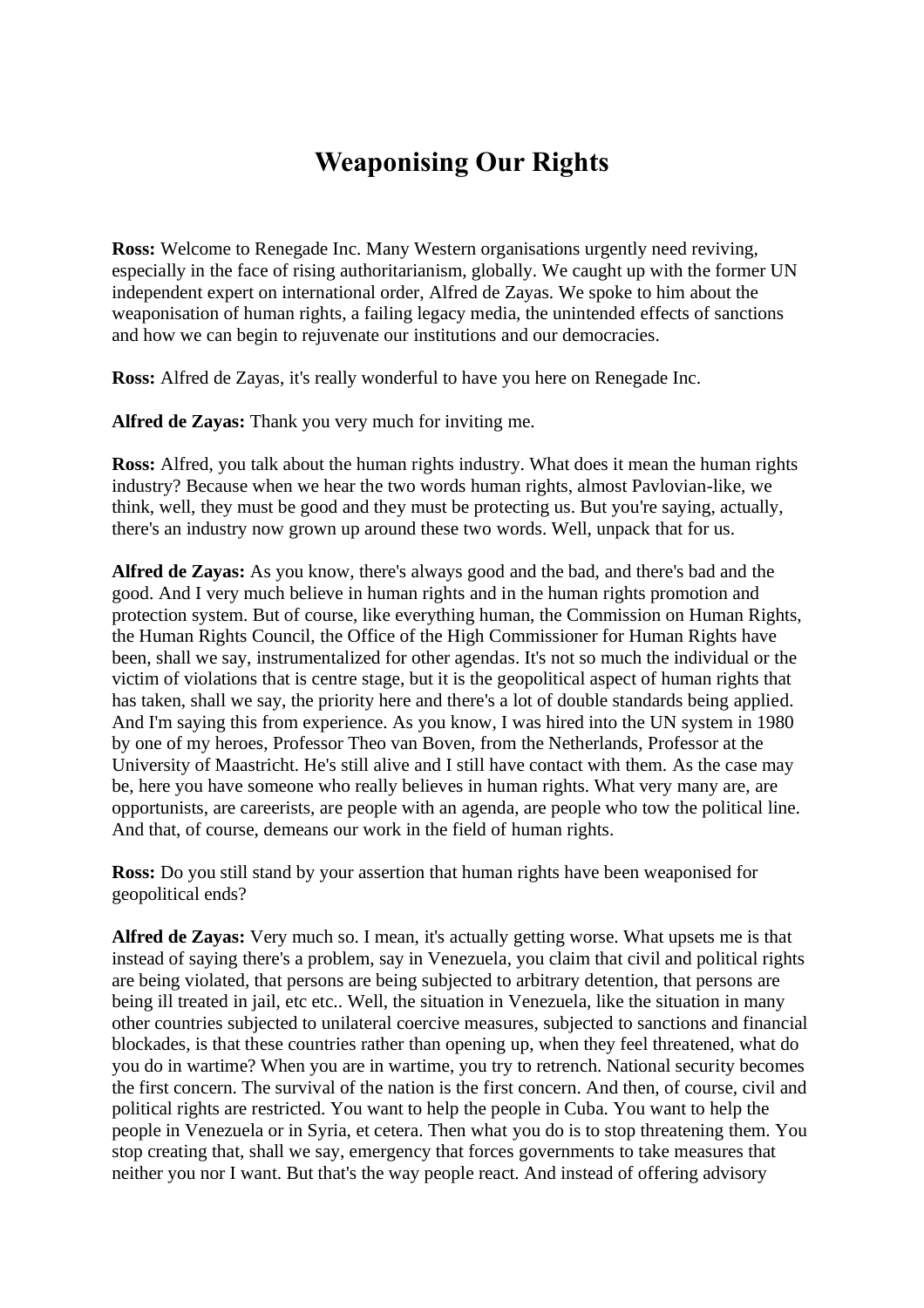services and technical assistance to a country, all we do is from a high horse, we judge them and we condemn them. You are violating human rights. You are bad. We are going to punish you. Well, we achieve exactly the opposite. So if we want to help the Venezuelan people, the first thing is lift the sanctions. And my colleagues are gung ho about naming and shaming. They're gung ho about punishment. It's like if their solution to human rights violations or their solution of war crimes and crimes against humanity would be in punishment. An eye for an eye. You do something, I'll punish you. Well, no. What is important is preventive measures. What is important is to study what are the conditions, what are the root causes of the violations of human rights and then addressing those. And that is not on the agenda of Washington or for that matter of London or, for that matter, Berlin or Brussels.

**Ross:** But let's take the example of Venezuela, if you will. You said the first most important thing to do is lift sanctions. Surely the first and most important thing to do is accept that Maduro is actually the president there. And it's certainly not somebody who's been inserted by the West, Juan Guaido, who claims to be a man of the people and has won all sorts of elections, none of which he stood in. Surely what we do is we say we can't uphold this fantasy. And by the way - it's going to bring us to a point about the media in a second - surely the first thing we do is recognise the legitimate leader?

**Alfred de Zayas:** Well, we are in the habit of creating a reality. And we believe our own propaganda. I remember January 2019 when Juan Guaido also proclaimed himself president of Venezuela. Well, the fact is that he invoked the constitution, but the constitution does not provide for that interim presidency of Juan Guaido. If the president, Mr Maduro, were to be unable to perform his functions as president, then, according to Article 233 of the constitution, it's very clear, it's the vice president who would then become the interim president, that would be Delcy Rodriguez. So Juan Guaido, he has nothing to say, basically, except that Washington wants him there.

**Ross:** Right, which neatly brings us into the mainstream media, doesn't it? Because one of the points that you make in your writing is that it's one thing for the government to engage in censorship - and we know that they do that all the time - but it's quite another when private companies, tech companies, also suppress or eradicate or shadow ban to then also form the same kind of narrative, working in tandem, really, with governments to achieve these aims. Because if you went and asked man or woman on the street now, is it Maduro or is it Guaido in Venezuela? They'd be so confused that it's basically pick one.

**Alfred de Zayas:** Well, I think the mainstream media, or let's call it the corporate media, has really betrayed its raison d'etre on that. I mean, the mainstream media essentially is an echo chamber for the US State Department or for, again, the elites, the political establishment. Many years ago, 40 years ago, 50 years ago, there was far more plurality in the media. You could get many points of view and you could make up your mind. But there is no marketplace of ideas anymore. No matter where you turn to, you get the same homologated view. And that is a great loss for democracy. So what you need is access to information, and that is what government is trying to shut out. Government does it and the corporate media does it too. I mean, now, for instance, I would very much give the same interview I'm giving to you now. I would gladly give it to the BBC. I would gladly give it to the Frankfurter Allgemeine Zeitung. I would gladly give it to CNN.

**Ross:** What would happen if you were giving this to one of the organisations that you've spoken about?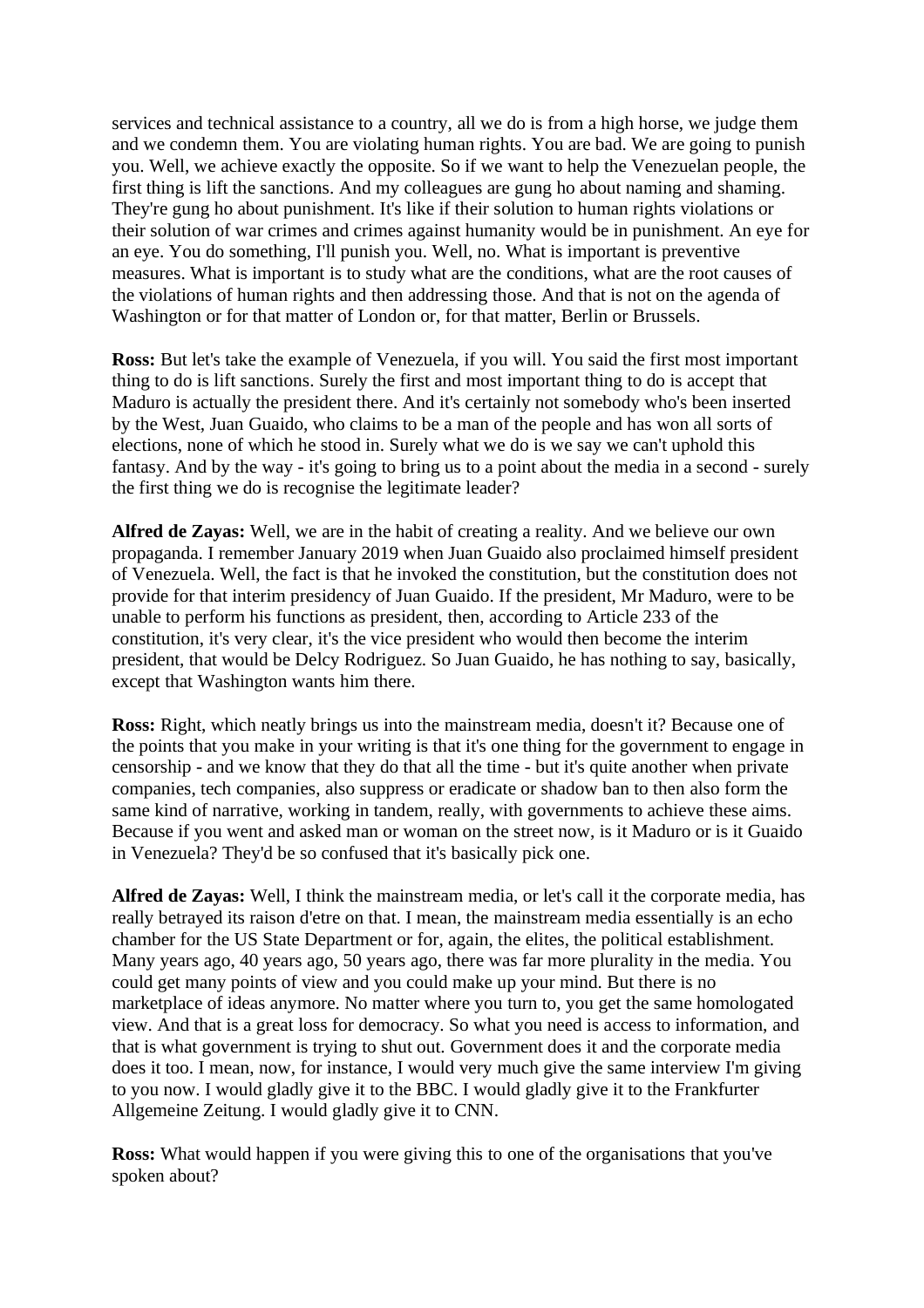**Alfred de Zayas:** Well, I've had the experience of my facts being significantly tampered with, shall we say, the most important points being taken out and then that which finally gets broadcast is a blah blah that doesn't get you anywhere. What bothered me more in the interview that I had with Sky News is that they wanted to put words in my mouth. They were really bending over backwards to try to trick me. They tried to force me to say something, and I had to remind the interviewer again and again, no, sorry, you didn't understand that. Well, let me rephrase. And then I would repeat my point of view and I could see her face get increasingly angrier against me because she was not succeeding in leading me the way she wanted to lead me.

**Ross:** But you know, one of the things that not a lot of people know, it's often not her asking you the question. You'll see something on this programme that's missing and it's a thing called an earpiece. And normally these people have somebody in the gallery screaming at them. And when we interviewed Noam Chomsky, he said this about the BBC he said, what's happened to your BBC? He said a woman was sitting in front of me. She was asking the questions, but actually it was somebody in the gallery who was really asking them.

**Alfred de Zayas:** You're probably right. But in any event, they did interview me and I did get some points across. Needless to say, they have not tried since April 2019 to interview me again. I have had no invitation by the BBC. No invitation by CNN or any of the other major corporate media outlets. So that the way to deal with a scholar - and as I say, I'm professor of international law. I've been a professor of international law in the United States and Canada, in Ireland, in Spain, in Switzerland and in Germany. What do we want as scholars? I mean, we want to do our research in a manner that is objective, that follows the rules. We listen to all sides. We try to evaluate all sides and put it down. How can we get our conclusions out to the public? All of these mainstream organs, since they know I am not going to be singing their song, they're going to completely ignore me. When I presented my reports to the General Assembly and to the Human Rights Council, those were the years 2012 to 2018, you would have thought that there was enough material there concerning the IMF, concerning the World Bank, concerning tax havens, for the New York Times to offer me to write an op-ed. Now, I've never been able to publish an op-ed in the New York Times. I have sent them countless op-eds and I always get a very nice automatic response. Thank you very much for sending us your opinion, which unfortunately we're not able to publish this time. But don't be discouraged. Go ahead, send us another one. And of course, I send another one and I get another note in that text. So what you have here is not only fake news from the corporate media, you have suppression of anyone who is not going to be singing their song.

**Ross:** Alfred de Zayas, welcome back to Renegade Inc. Alfred, you won't be surprised, your book, Building A Just World Order. It's our book of the week this week. Tell us why people watching this programme should go out, buy a copy and read it.

**Alfred de Zayas:** The 25 principles of International Order, which I formulate in the book, which I presented to the Human Rights Council in 2018, is basically the rules based international order that we hear from Antony Blinken. Except that I mean it. I mean, this is intended to be universal, is not intended to be just to advance the interests of the West. And it builds very strongly on what I call the World Constitution, the World Constitution being this instrument, the Charter of the United Nations, which binds all of us to three basic principles the principles of peace, national sovereignty, prohibition of interference in the internal affairs of states. In my twenty five principles, if you take them and apply them to every situation of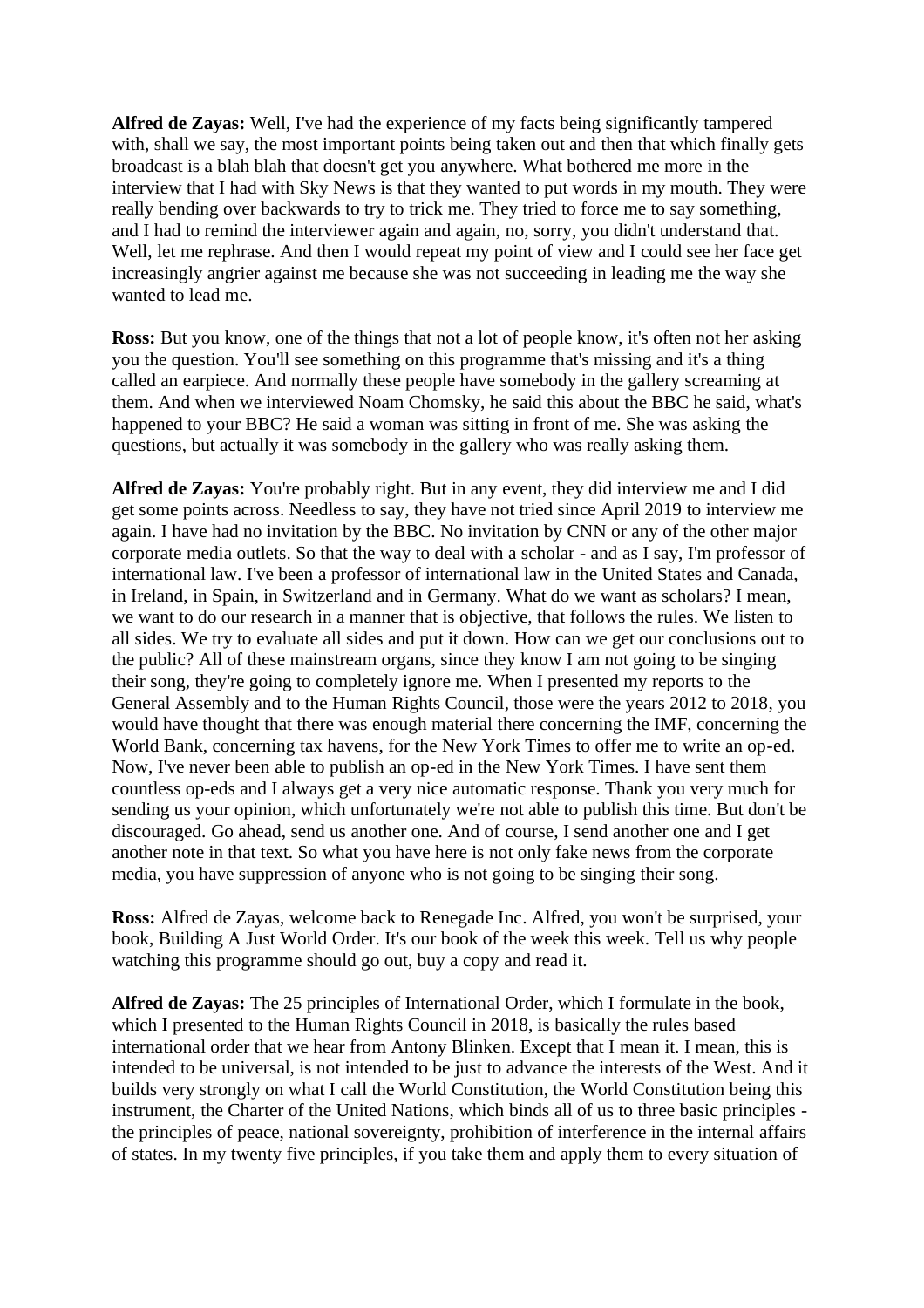dispute on the planet, you will be able at least to understand which are the treaties that apply, which are the general principles of law that apply and which are the obstacles.

**Ross:** Right. Brilliant. Building A Just World Order. It's our book of the week. We think it's fantastic and we think you should all get a copy. Alfred, you've spent so much time thinking about where we're at insofar as human rights and freedom of expression. We've talked in that first half about freedom of media. It's no coincidence, is it, that in America - if you just take that land as an example - twenty five years ago there were one hundred and eighty seven media companies, now that's been whittled down to a mere six. That monopoly means that our cognitive maps are tampered with. It's not so much what is debated in public, it's also what is given some selective amnesia, the stuff that we don't talk about, which is basically all of the first half. How do you begin to think about getting a media that is vital again? How do you begin to talk to people and say, listen, we need the Fourth Estate, we need a media that holds power to account and isn't toothless and doesn't just follow the corporate line?

**Alfred de Zayas:** Well, I find that the media and information is a utility, and you can use anti-trust legislation against monopolies. And the monopoly that exists today in the news field is very damaging and very anti-democratic because a functioning democracy needs plurality. It needs to ensure that the population have access to all the information and to all the views, all the interpretations of that information. I believe that in order to break down this stranglehold that we have on information, you do have to adopt legislation that will break down those monopolies. Another point is the internet. I had great expectations for the internet because you can obtain information in the internet that you cannot get in the daily press. But more and more, the algorithms, if you do a search, there are certain points of view that you won't find in the first 10 pages of a search, so they might be there, but you have to keep clicking and keep scrolling down until you finally found what you're looking for.

**Ross:** It's quite difficult, though, isn't it, to use antitrust legislation because, contextually, if you look at what's happened, the Stockholm based International Institute for Democracy and Electoral Assistance idea recently downgraded the US.

**Alfred de Zayas:** I don't hold them in great respect.

**Ross:** No, I'm not. But they have downgraded the US to what they call a backsliding democracy.

**Alfred de Zayas:** But that is a joke.

**Ross:** But I mean, any thinking person would say actually it's an advanced oligarchy. So how would you use this antitrust legislation within the context of an advanced oligarchy?

**Alfred de Zayas:** Well, it can be used.

**Ross:** But where's the political will?

**Alfred de Zayas:** We well-paid lawyers. I mean, I went to Harvard Law School, not for anything. You know, I wanted to make money myself. And we can actually draft good legislation, good antitrust legislation, that will break down the monopolies. But there's no political will to do that. There's no one who is going to support you in doing that. And then the media is going to attack you as being an anarchist or God knows what. So the fact is that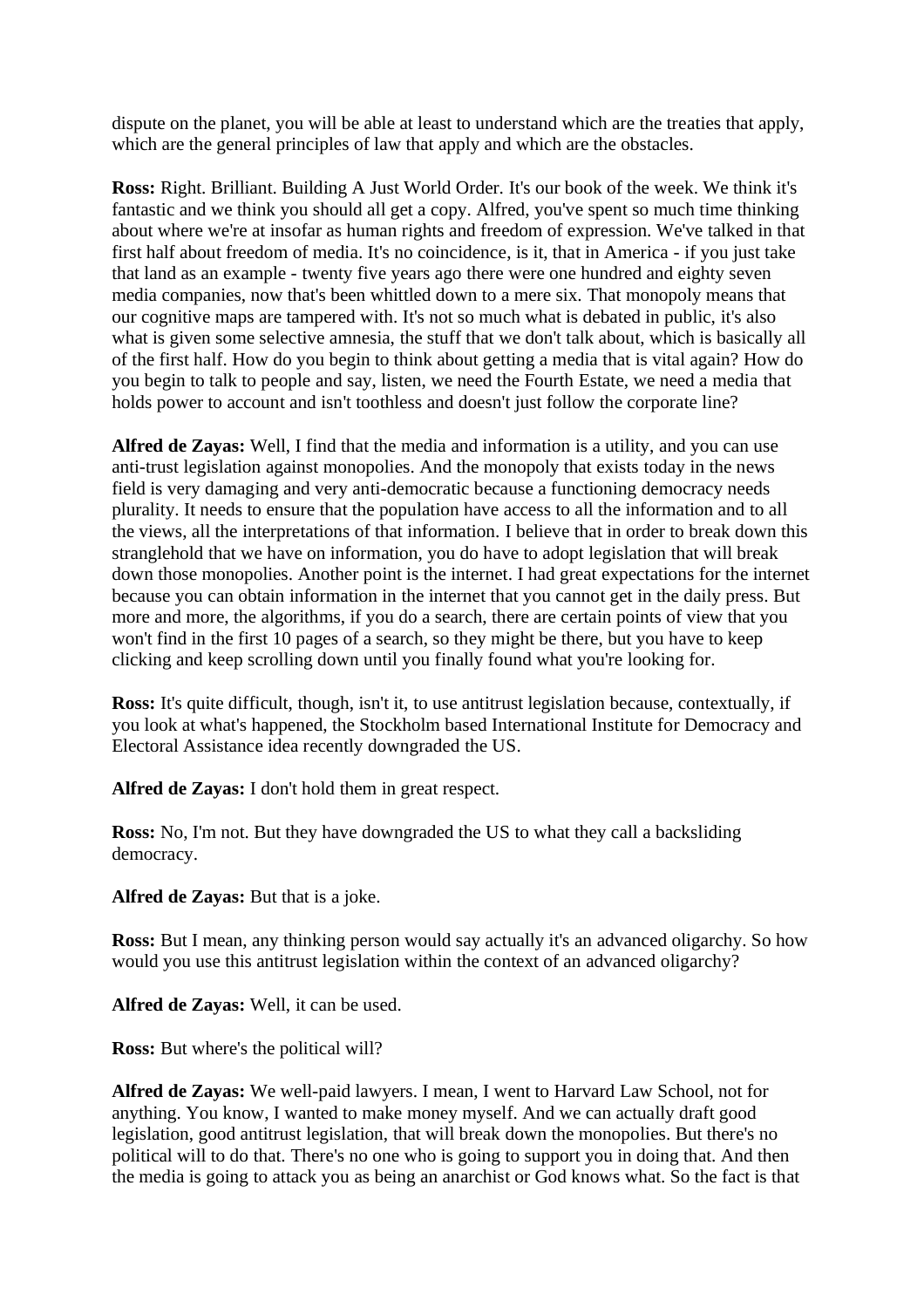although it could be controlled by antitrust legislation, and there are plenty of intelligent lawyers who would draft that legislation, I have grave doubts that you can get that legislation through Congress. And that leads us to a situation in which you have the narrative managers that are subverting democracy in the United States as they are in the United Kingdom, as they are in France, as they are in Germany, by giving you a homologated news and by excluding other points of view. I mean, there was one rule that I learnt at law school, and it's a rule that also applies in history writing. It's a rule, you must hear all sides. You must evaluate all points of view. So we have to actually have an ethical approach to law. Law is not just mathematics. Law is not something that you put into a computer, you press a button and you get a result. You need someone to put it into context, someone who will understand what the implications and what the consequences will be.

**Ross:** But for the authoritarian, the autocrat, the opportunist, the opportunistic lawyer - and there's plenty of them out there, and politics is festooned with them - they would like it to be that binary choice between zero and one, wouldn't they?

**Alfred de Zayas:** We're suffering from it today. And I've said it again and again in my speeches and also before the Human Rights Council, that it is necessary that American and British and German and French law schools start teaching ethics.

**Ross:** I know a case that is very close to your heart is a man who's residing in Belmarsh Prison at the moment at Her Majesty's Pleasure. Talk a little bit about this and why it is such a important case to you and your colleagues.

**Alfred de Zayas:** I visited Julian Assange in 2015, when I was writing one of my reports for the General Assembly. I was writing a report on the so-called investment protection chapters in free trade agreements. And WikiLeaks had just published lots of these ultra secret agreements, which were highly undemocratic and were, as I call them, were against good morals and against the ontology of the state because it reduced the possibility of the state to regulate the economy. As the case may be, Julian Assange, who has done society an enormous service by showing us the crimes that are being committed in our name. It's important to know that the assault on Iraq in the year 2003 and the participation of 43 countries in the so-called coalition of the willing was the most savage, most barbarian violation of the United Nations Charter and of the Nuremberg Principles since the Nuremberg trials, and no one has been prosecuted for it. And who is to be prosecuted? The whistleblower? The messenger and not Tony Blair, not George W. Bush, not the late Donald Rumsfeld and that whole crowd, although we know that war crimes, crimes against humanity were committed, that should have been investigated back then by the International Criminal Court. And I'm a great critic of the International Criminal Court because it has failed in establishing its credibility. What credibility can an international court have that applies double standards - an international court that indicts only ousted African leaders and military instead of investigating and indicting Western leaders, whether from the United States or from Israel or from the United Kingdom, et cetera? Nils Melzer, the special rapporteur on torture, he also went to visit Julian Assange in the years 2018 and 19, and he has just published his brilliant book on Julian Assange, which shows the breakdown in the rule of law in the Administration of Justice in the United States, in the United Kingdom, Sweden and Ecuador. This is, for me, one of the most important books published in the 21st century. And what has happened is that the corporate media is not reacting to it as if it didn't exist. And I think a charter of rights of whistleblowers must be a priority for the United Nations, for the Human Rights Council, for the General Assembly to adopt such a charter so that we all have